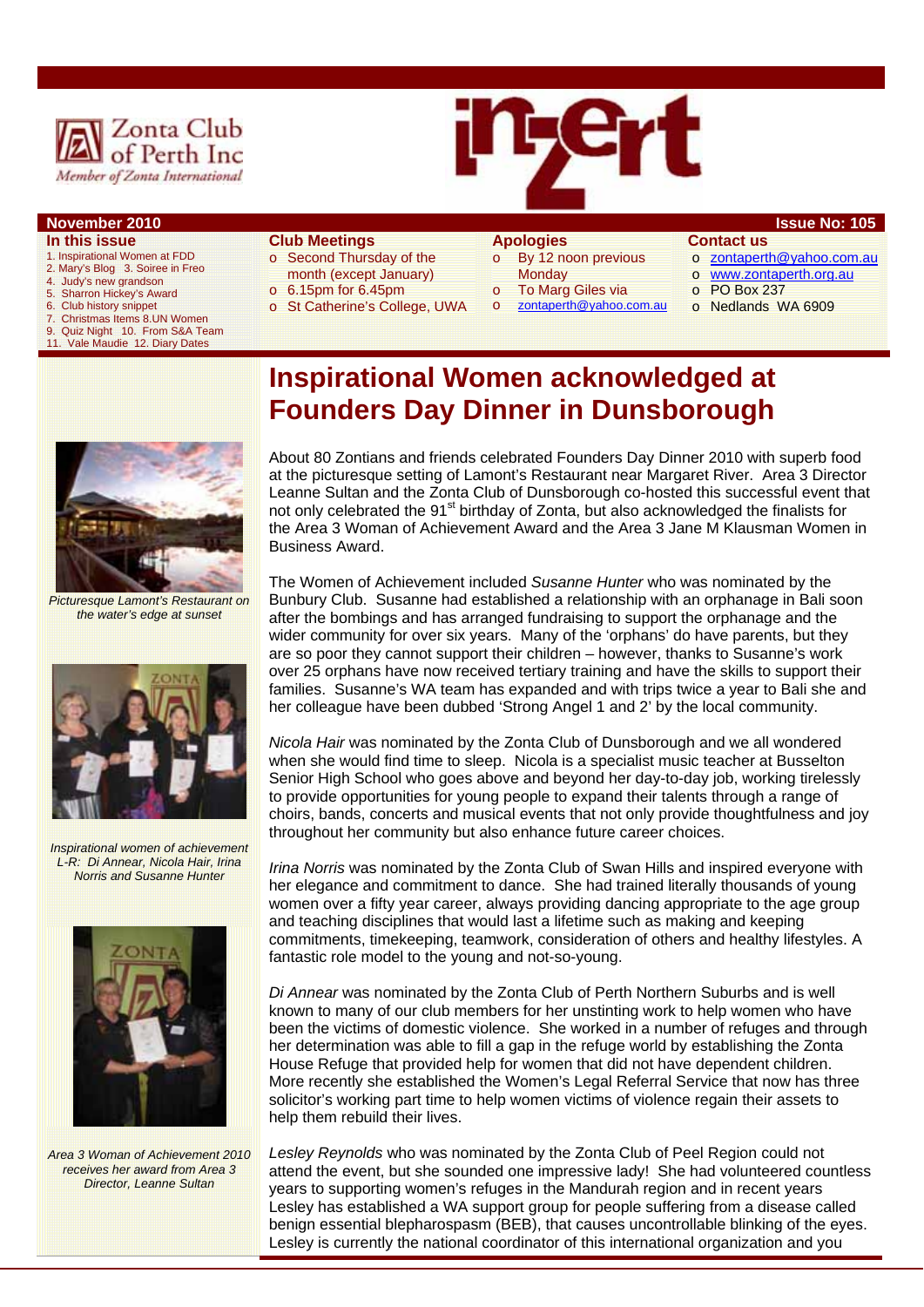#### can find out more at www.bebaustralia.org.au.



*Holly Ransom, Area 3 and District 23 Jane M Klausman Women in Business Scholarship* 

It must have been a most difficult task to nominate the overall winner of winners but Susanne Hunter was overjoyed to receive her Area 3 Woman of Achievement 2010 certificate and individually designed pearl and gold Linney's brooch.

At the event, our own Karen Groves, District 23 Jane M Klausman (JMK) Women in Business Scholarship Coordinator, read out the citation for Holly Ransom, the Area 3 JMK winner who is also the recipient of the District 23 JMK Award. Holly is a third year student studying law, political science, international relations, economics and social policy at UWA and has a passion for not-for-profit work. Besides her studies, Holly is currently also a committee member of the Brand Advisory Committee for Healthway, a UWA Campus Ambassador, a legal assistant at the Francis Burt Legal Centre, Chair of Young UNIFEM in Perth, Director of Women Who Lead and a Youth Advisory Council Member for Red Cross. Holly is also on the organizing team for the UNIFEM International Women's Day breakfast on 11 March 2011. Sadly, as Holly was in Japan she was unable to receive her certificates that go with the \$2,500 for the awards– but we hope to meet her at another significant Zonta event in the not too distant future!

Congratulations to all of these inspirational women!



*Inside the Chamber of the United Nations* 



*Listening to a presentation by women, men and children on local enterprise projects with Reymundo and his parents.* 



*Cusco's Plaza de Armas by night* 



*The inevitable spot of rain* 

# **Mary's Blog**

*Our Club President, Mary Gurgone and her husband, Aldo, are currently 'travelling' and some of the highlights gleaned from her blog at http://maryandaldo.blogspot.com are included here.* 

From our arrival in LA on 25 July till our flight out of San Francisco to Calgary in Canada on 7 August, we made our way around on a 25 foot motor home! Can you imagine us driving around Hollywood, Beverly Hills and to Disneyland with such a monstrosity? We loved the Grand Canyon with its breathtaking size, age, colour and magnificence. Yosemite was nice, Las Vegas glitzy, San Francisco interesting but the Grand Canyon was what blew us away.

Then there were the Canadian Rockies! They take your breath away in all their grandeur and beauty, as I'm sure that Tricia and any other members who've been there will agree. I was glad to enjoy summer walks to glacier water falls at 5°C (better than in winter at -30-50°C!). We experienced a most spectacular train ride from Banff to Vancouver and enjoyed beautiful Montreal with its fantastic hospitality. In Ottawa we saw Parliament House with its quaint changing of the guard. Then Niagara. Wow! What a force of nature. A long drive to New York... How do you describe New York? Crazy? Frantic? Over-crowded? Multicultural? It's all of those and more, as I'm sure those of you who have been there could add lots. The UN was fascinating with the amazing work being done for women and children. We saw extremes of opulence and poverty within a street of each other. We left NY for a day and night in Washington filled with touring the clean, impressive city.

Our arrival in Mexico was dramatic. It was 1am; we were to be met by our tour rep. None to be seen, nearly all the airport closed, mobiles wouldn't work, all in a city of high crime where tourists are fair game. We managed to get local cash, buy a phone card and arrived at our hotel at 3.30am using our shaky Spanish, our persistence and keeping our wits about us.

Mexico was amazing! The greater city has more people that the whole of Australia. We travelled to the south east of Mexico with its beauty, in pelting rain, among avalanches and falling trees. We saw people living in abject poverty but with pride, selling their products rather than begging. They had a mixture of Catholicism with their local beliefs. We saw a church where people sacrificing hens (smoked and killed in the Catholic church)!

The ruins left by the Aztecs and the Mayas were astounding; civilisations that were so cruel in their human sacrifices and self mutilation but amazing in the development of astronomy, construction materials, art and writing. All set among canyons and waterfalls so beautiful but covered in appalling litter at key points. The beach area frequented by the Americans near Cancun is where commercialism suddenly takes over.

We left Mexico having seen a lot, travelled a lot and slept very little to meet the child we sponsor through World Vision. We arrived in San Pedro Sula, Honduras, after travelling all day by car and plane and were met by our kind gentle World Vision rep who brought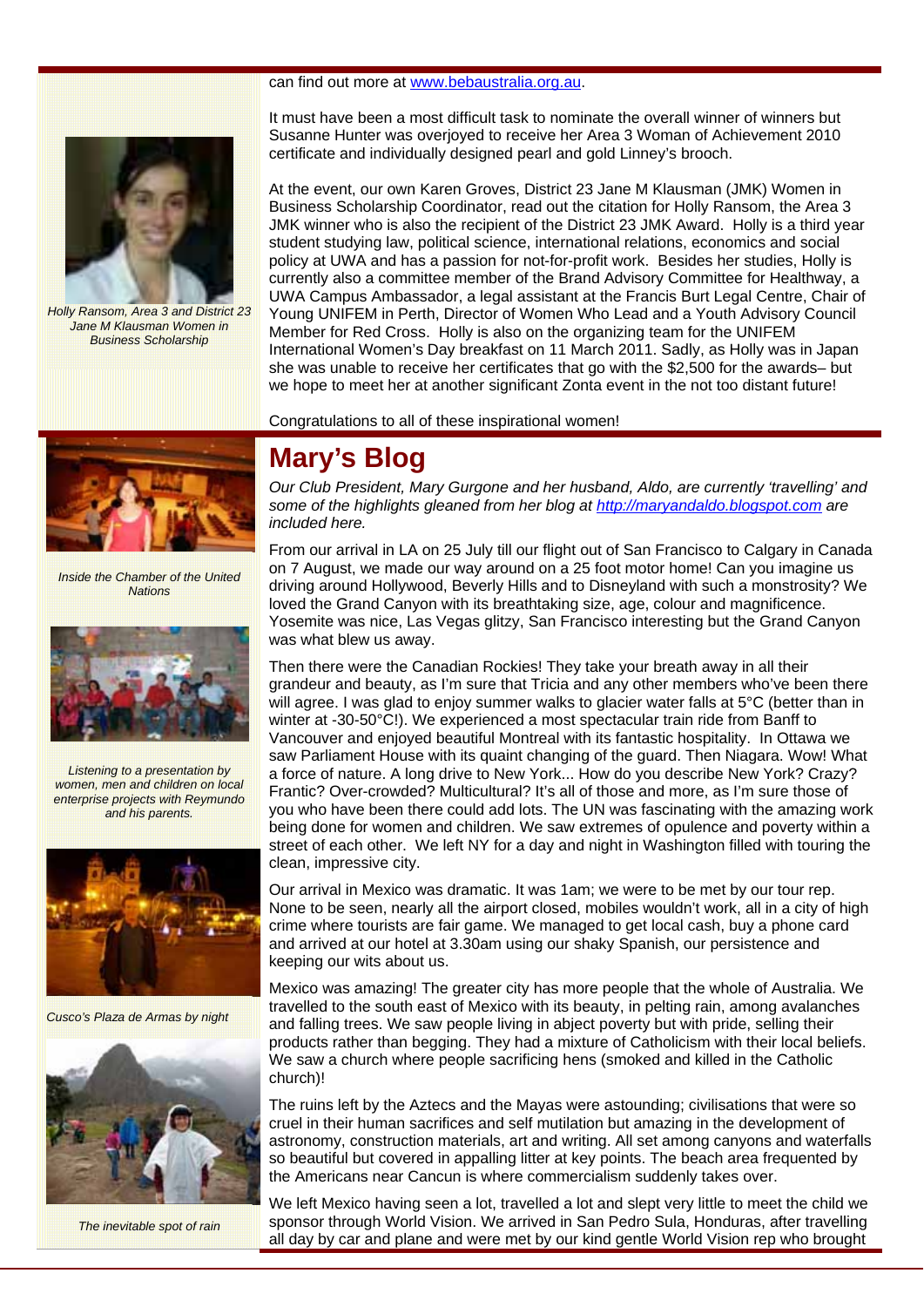

*The long climb to the top of Machu Picchu where the perfect sundial is* 



*Machu Picchu and Aldo is happy* 



*Aguas Caliento main plaza* 

us to our hotel surrounded by armed guards! Again another night on little or no sleep and off at 5am to travel to a small place close to the border of El Salvador to meet Reymundo (our sponsored child) and his parents and be shown around some of the World Vision projects.

The roads were shocking, the rain and mud were overpowering but what we experienced made it all worthwhile. Leoncio (our World Vision rep) was the only English speaking person so our Spanish came in handy. It was such an emotional moment to meet Reymundo and his parents. They gave us coffee and homemade biscuits inside beautifully woven baskets made by Reymundo's mother. Reymundo had so many questions about Australia and was so keen to tell us how he hoped to study and make things better in his community.

Then we saw the World Vision project to teach the women about health, hygiene and nutrition by involving them in cooking classes where all their local products are used. The project has had fantastic results in terms of reduced child malnutrition and illness as well as giving women self respect and pride. The women gave us food they prepared and explained how they balance the nutritional value.

We saw the enterprises introduced by World Vision in the schools (making school bags) and the community (weaving products and growing plants in hot houses). The School was opened by World Vision and the Government has now started to provide teachers. The kids can't manage to go to school without sponsorship. It is so good to see how World Vision has created community leadership and know-how for cooperatives to make and sell their goods and produce. It is worrying that once World Vision leaves in 2012, the community will need to find the funding to continue the work on their own

We took Reymundo and his parents to a very basic supermarket one in the nearest town. Reymundo was so excited when I said to him he could choose his favourite foods. His eyes shone as he got spaghetti (enough for his family of nine) and chocolate biscuits. Then he looked at me with his big brown eyes and asked if he could get some soap too! Wow! A 15 year old for whom real soap is a treat… Meanwhile his Mum got powdered milk and laundry soap etc. She cried on my shoulder as she said she wanted to see us again but she knew that we lived so far away.

Reymundo and his parents would have to carry all the shopping in packed cartons on their shoulders walking through watery sludge for 1.5 hours to bring it all home. Reymundo's father shook our hands and said that he was so proud that his son had such good sponsors. How hard it must have been for all of them to somehow manage to get into clean nice clothes to meet us.

The community and family touched us. We can't forget their work, their pride, their gorgeous kids. At the World Vision project we were received so warmly by very hardworking, poor, honest, proud people. By contrast in the city we had to be protected by armed guards.

Now it's our turn to stop travelling and do some volunteering work in Peru! I'll tell you about that next Inzert, perhaps



**The Historic Samson's Cella** 



*L-R Kate Ellson and Bec Christou* 

#### **3. Soiree at Samson's Cellars**

*Wendy Atherton* 

On Sunday 17 October our club held a fundraising Soiree at the Lionel Samson's Cellar at 31 Cliff Street in Fremantle. This fund-raising event was organised by the Service and Advocacy and the Membership and Program team members. Our Zontian, Jill Anderson, was kind enough to offer this historic family business venue.

Inevitably the evening involved a lot of organisation and work both in the preceding weeks and on the weekend. All the catering was done by these Committees. It was wonderful to see the enthusiasm and hard work and especially gratifying to witness the input from our newer members like Jill Anderson, Val Gandossini, Carolyn McMickan and Kate Ellson.

On the Saturday, Jill Anderson, Marg Giles, Karen Groves and Wendy Atherden arranged tables, decorated with an Italian theme and transformed the atmospheric Cellar into a striking restaurant.

On the Sunday evening the 74 guests enjoyed a wonderful Italian buffet.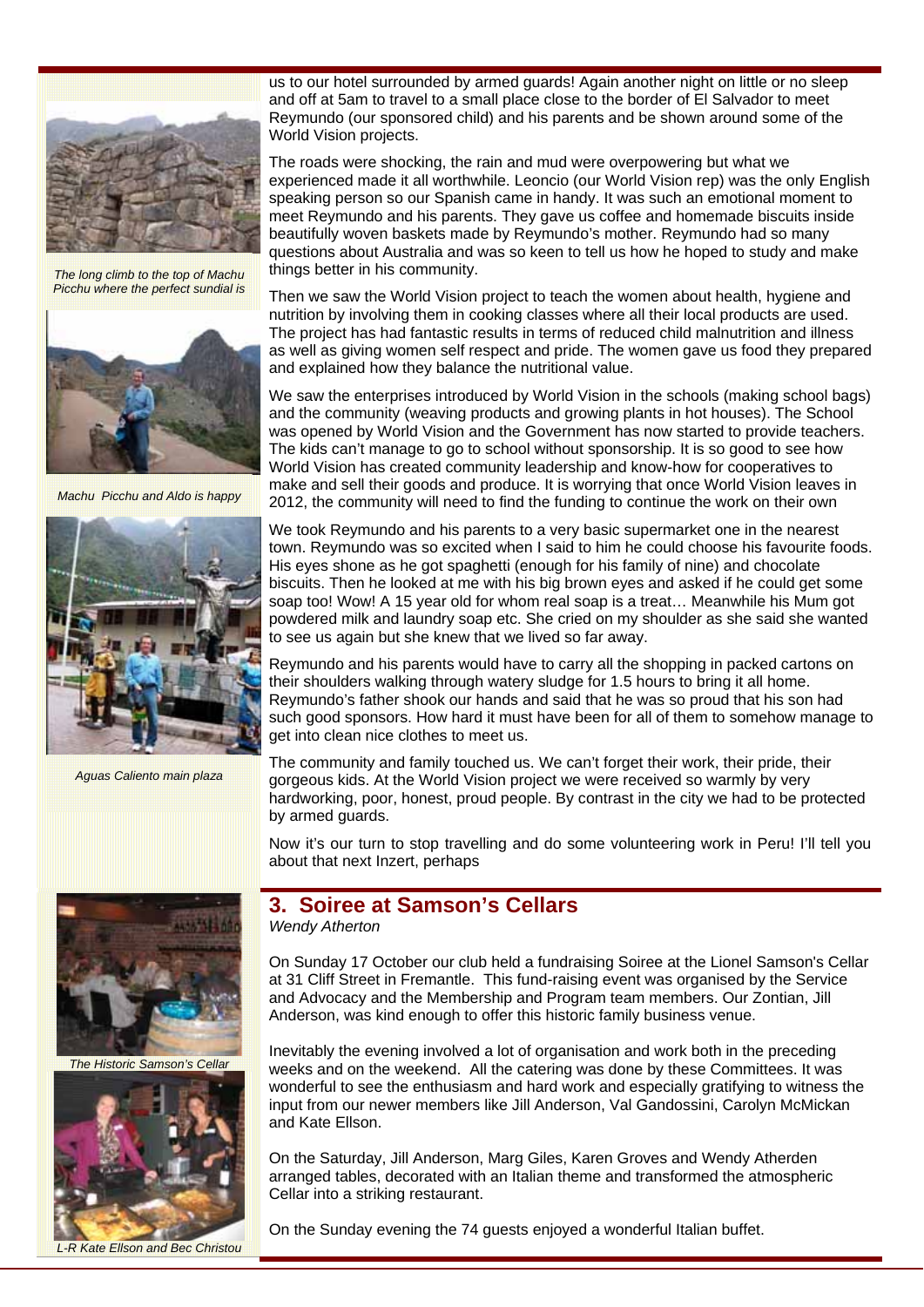The meal was preceded by a welcoming address from Richard Erskine, the Managing Director of the Samson Group of companies and a talk on wine, given by the Plantagenet Winery winemaker, John Durham. This was accompanied by wine tasting and thoroughly enjoyed by all.



*L-R Marg Giles, Freda Jacobs and Karen Groves serving cassata and strawberries* 

Jill Anderson then gave the guests an outline of the history of the Lionel Samson family and their fascinating and long standing business ventures in Western Australia. Throughout the evening, many of the guests went upstairs to see the Samson historical museum.

The efficient "behind the scenes" organisation was aided by Gerry and Jeremy Atherden, who busied themselves at the sinks all evening.

It is anticipated the event should yield approximately \$3,600!

## *Many thanks Wendy for all your hard work.*

# Congratulat

## **4. A Grandma Again**

Congratulations to Judy Tennant on becoming a grandma for the second time.

Mason John arrived on 13<sup>th</sup> August 2010. Birth Weight: 4.5kg or 9lb.

*Right -* Aiden holds his new brother Mason





*Sharron Hickey* 

# **5. Sharron Hickey Wins A WA Nursing and Midwifery Excellence Award**

Sharron Hickey, has recently been awarded a WA Nursing and Midwifery Excellence Award. The WA Nursing and Midwifery Excellence Awards is the highlight event of the year as these prestigious awards recognise nurses and midwives from public, private or

Commonwealth health services within our state.<br>Sharron Hickey, the best of 3 finalists, is a Registered Nurse at Hollywood Private Hospital and was nominated for the 23 years of dedicated service she has given to urological nursing. Sharron demonstrates passion and great commitment in promotion of urology nursing in her current role as Clinical Nurse – a leadership which acknowledges her advanced skills as a Continence Advisor.

Sharron is the treasurer of the Australian New Zealand Urology Nurses Society and secretary of the Continence Foundation of Australia.

## Congratulations!

## **6. Did you know? A Snippet from our Club History**

Our club celebrates the 40<sup>th</sup> anniversary of its Charter night on 5 April 2012 and Carole Theobald has started the mammoth task of wading through the archives to put together a book of our club's history. Here is a snippet from the Annual Report of 1974-1975:

*The commencement of the International Women's Year has brought discussion throughout the world into matters of the strengthening awareness by women of womanpower often not fully utilised, or accepted too often only with condescension. Members of our Club who have been able to attend some of the meetings run by the WA committee for IWY have been disappointed with some of the ideas expressed, and the tone of some of the literature. They feel that some of the more extreme 'women's libbers' are wielding a strong influence in this State. Women should accept their own equality, take politics responsibly, solve their own problems, and continue to press to improve occupational opportunity and for greater representation on official Boards and Commissions etc.* 

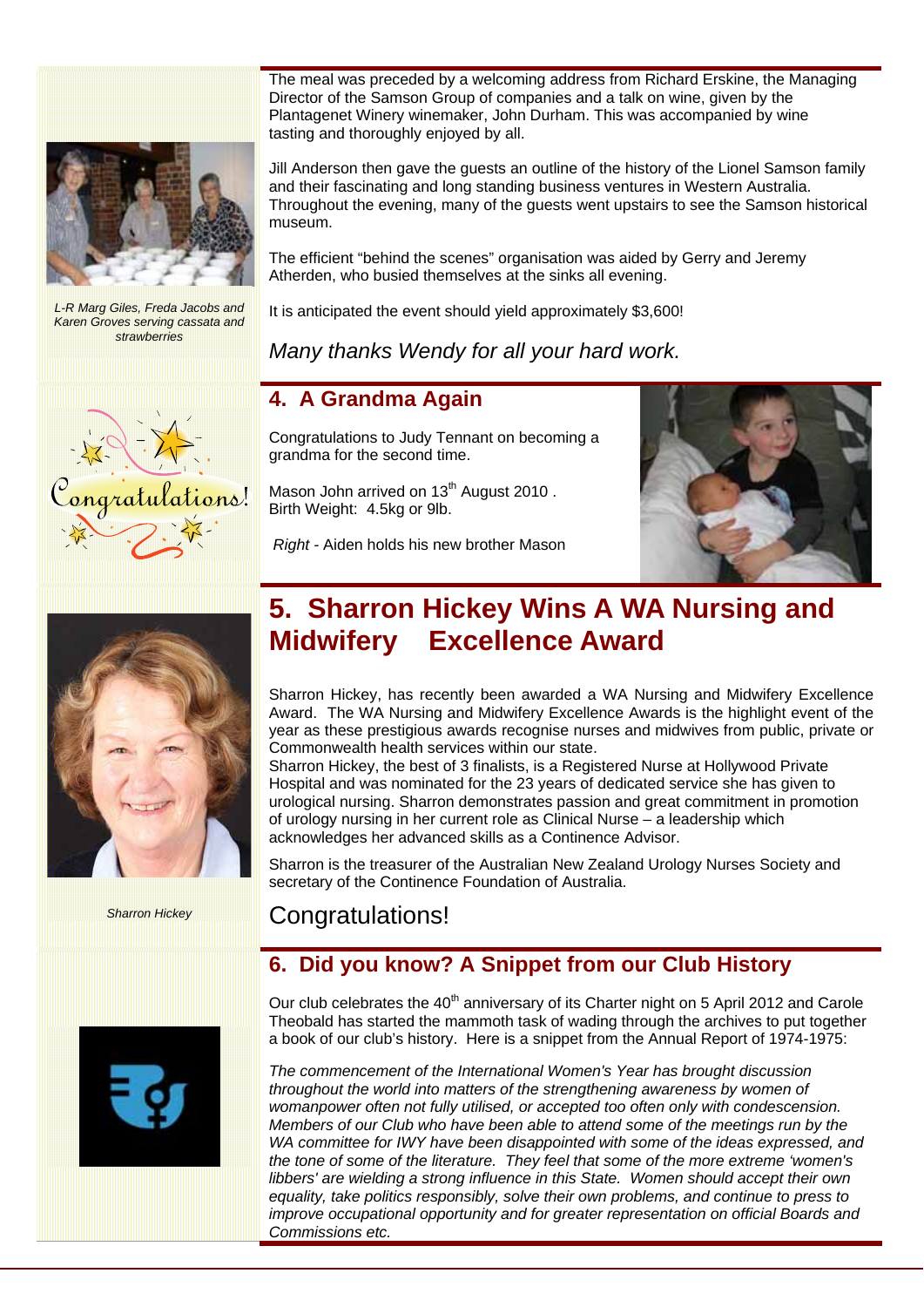

## **7. Christmas Items for the Women's refuge**

# DON'T FORGET TO BRING TOILETRY ITEMS TO OUR CHRISTMAS DINNER MEETING ON THURSDAY DECEMBER 8<sup>TH</sup> AT ST CATHERINE'S COLLEGE.

## **8. UNIFEM Australia Welcomes UN Women Under Secretary General – Michelle Bachelet**

UNIFEM Australia is pleased to announce that United Nations Secretary General, Ban Ki-Moon has appointed Michelle Bachelet, former President of Chile, to be the first Under-Secretary-General of UN Women. Ms. Bachelet, Chile's first female President who prioritised women's issues throughout her tenure and since leaving office has been working with UNIFEM to advocate for the needs of Haitian women following January's devastating earthquake, was chosen over two other candidates.

Secretary General Ban Ki-Moon stated "UN Women will promote the interests of women and girls across the globe," Mr. Ban told reporters in announcing the appointment. "Ms. Bachelet brings to this critical position a history of dynamic global leadership, highly honed political skills and uncommon ability to create consensus and focus among UN agencies and many partners in both the public and private sector."



*Former President of Chile* 





Donations of goods and vouchers for services to use as prizes are gratefully received AND if you donate a minimum of \$300 per year for 3 years you will receive the following benefits -

- . Pre-event advertising on flyers, tickets, club newsletters, club website and media releases
- At-event advertising on tables, sponsor board, announcements
- . Post-event advertising in media releases, on the Zonta Club of Perth's stationery and website, with links to your web site for the duration of our sponsorship agreement.

For more information: email zontaperth@yahoo.com.au or call Deb on 0418 953 415

*If you have any donations for the Quiz Night please bring them to a club meeting and give to Deb Mason or Carole Theobald.* 

## **10. From The Service and Advocacy Team**



*The Service and Advocacy Team noted and would like to share with members the current status of ZI projects for the 2010-12 Biennium, detailed in a recent memo from the ZI Board. We encourage members to read the detail so that they are informed about the projects being progressed at the international level of our organisation.* 

To: All Zontians

After four months in the new biennium, we would like to update you on the status of our international projects and respond to some inquiries about promotional material.

As you remember at the 2010 ZI convention, we agreed to the proposed International Service and ZISVAW projects for the 2010–2012 Biennium. As a result, Zonta International Foundation (ZIF) entered into negotiations with the UN agencies which will manage the projects.

*Get Ready to Sponsor the Annual Quiz Night*